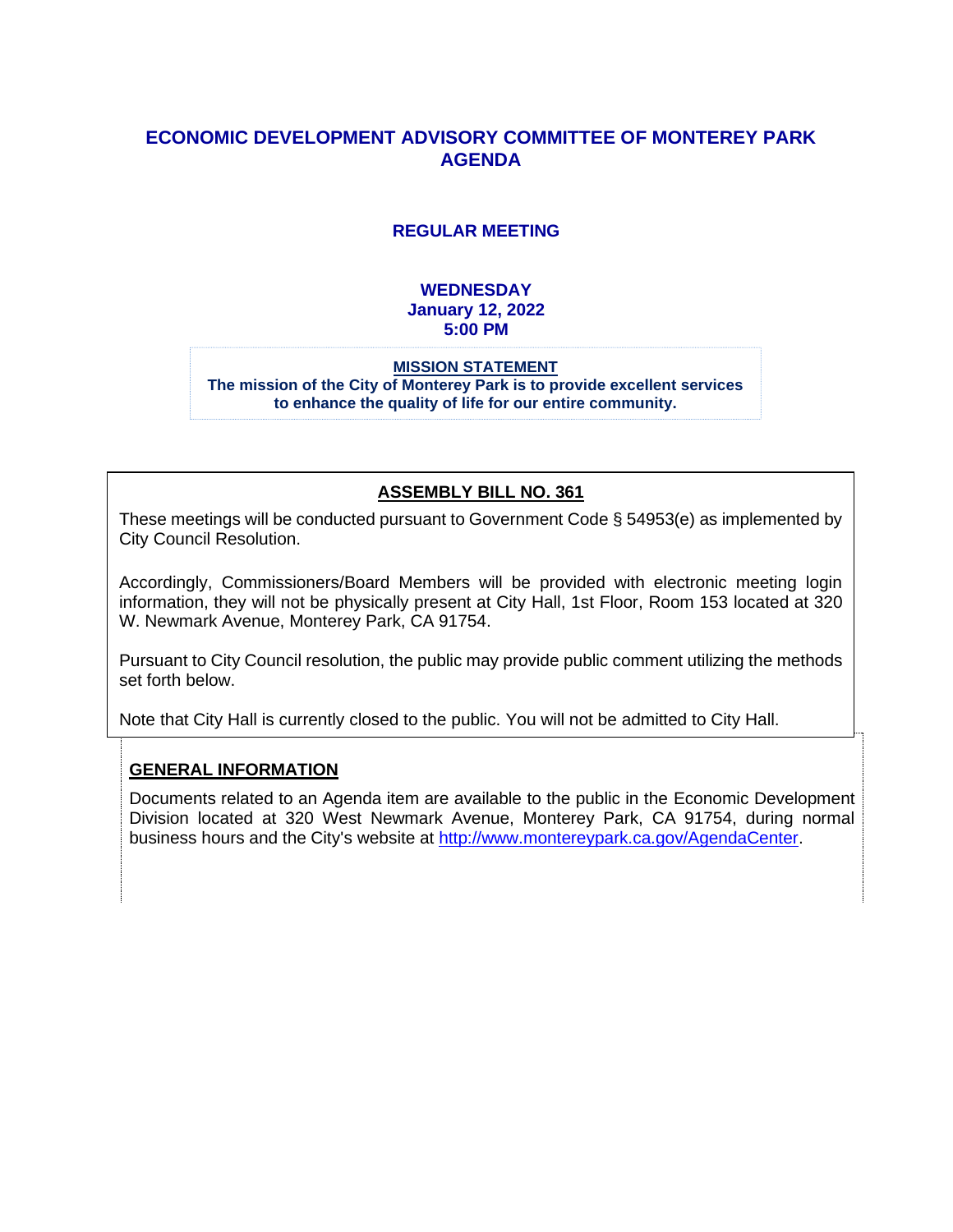### **PUBLIC PARTICIPATION**

In accordance with Government Code § 54953(e) and City Council resolution, remote public participation is allowed in the following ways:

### Via Email

Public comment will be accepted up to 24 hours before the meeting via email to [EconDev@montereypark.ca.gov](mailto:EconDev@montereypark.ca.gov) and, when feasible, read into the record during public comment. Written communications are limited to not more than 50 words.

### Via Telephone

Public comment may be submitted via telephone during the meeting, before the close of public comment, by calling (888) 788-0099 or (877) 853-5247 and entering Zoom Meeting ID: 824 2323 6667 then press pound (#). When prompted to enter participation ID number press pound (#) again. If participants would like to make a public comment they will enter "\*9" then the Economic Development Division office will be notified, and you will be in the rotation to make a public comment. Participants are encouraged to join the meeting 15 minutes before the start of the meeting. You may speak up to 5 minutes on Agenda item. Speakers will not be allowed to combine time. The Chair and Commission/Board Members may change the amount of time allowed for speakers. As part of the virtual meeting protocols, anonymous persons will not be allowed to provide public comment.

### Important Disclaimer

When a participant calls in to join the meeting, their name and/or phone number will be visible to all participants. Note that all public meetings will be recorded.

Per the Americans with Disabilities Act, if you need special assistance to participate in this meeting please call City Hall at (626) 307-1385 for reasonable accommodation at least 24 hours before a meeting. Council Chambers are wheelchair accessible.

**CALL TO ORDER Chairperson ROLL CALL Alexander Fung, Dora Leung, Amy Newman, Billy Yeung, Tomas Wong**

### **AGENDA ADDITIONS, DELETIONS, CHANGES AND ADOPTIONS**

PUBLIC COMMUNICATIONS (Related to Items NOT on the Agenda). While all comments are welcome, the Brown Act does not allow the Commission to take action on any item not on the agenda. The Commission may briefly respond to comments after Public Communications is closed. Persons may, in addition to any other matter within the Commission's subject-matter jurisdiction, comment on Agenda Items at this time. If you provide public comment on a specific Agenda item at this time, however, you cannot later provide comments at the time the Agenda Item is considered.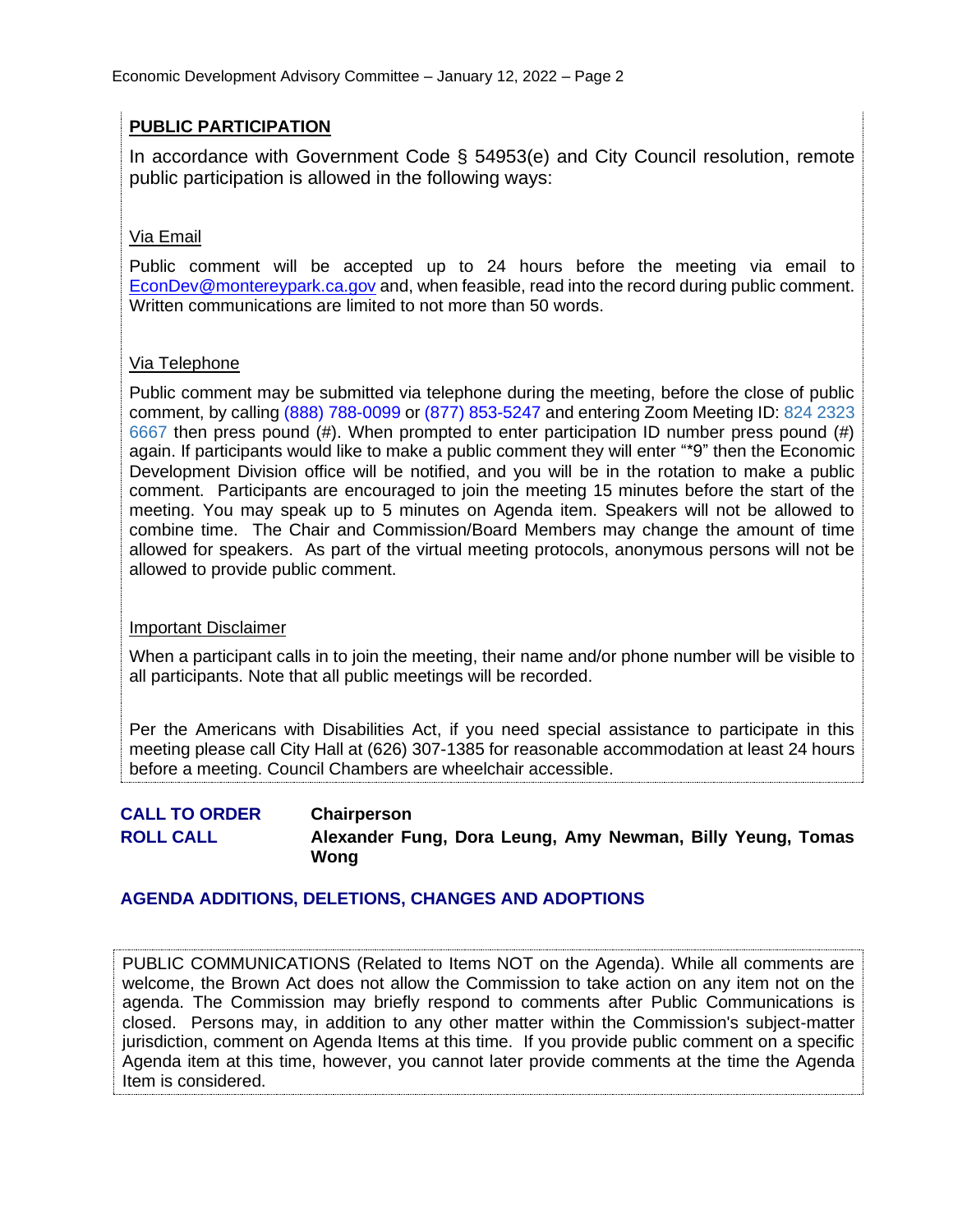### **ORAL AND WRITTEN COMMUNICATIONS**

**[1.] PRESENTATIONS**

### **1-A. UPDATE ON THE NEW CITY OF MONTEREY PARK REWARDS PROGRAM**

**[2.] CITY OF MONTEREY PARK- CONSENT CALENDAR -** None.

### **2-A APPROVAL OF MINUTES**

It is recommended that the Economic Development Advisory Commission:

- (1) Approve the Minutes of the December 8, 2021, Regular Meeting
- (2) Take such additional, related, action that may be desirable.
- **[3.] PUBLIC HEARING -** None.
- **[4.] OLD BUSINESS**

### **4-A. DISCUSS FAÇADE AND BEAUTIFICATION IMPROVEMENT GOALS FOR THE 2021- 2022 FISCAL YEAR**

It is recommended that the Economic Development Advisory Commission:

- (1) Discuss and take action as necessary to confirm and finalize EDAC's goals for the 2021-2022 fiscal year.
- (2) Take such additional, related, action that may be desirable.

### **4B. DISCUSS EDAC'S SCOPE OF WORK AS VOLUNTEERS FOR THE MONTEREY PARK REWARDS PROGRAM**

It is recommended that the Economic Development Advisory Commission:

- (1) Discuss and take action as necessary to market and promote Monterey Park Rewards to local businesses and community members.
- (2) Take such additional, related, action that may be desirable.
- **[5.] NEW BUSINESS -** None.
- **[6.] COMMISSION COMMUNICATIONS -** None.

### **ADJOURN**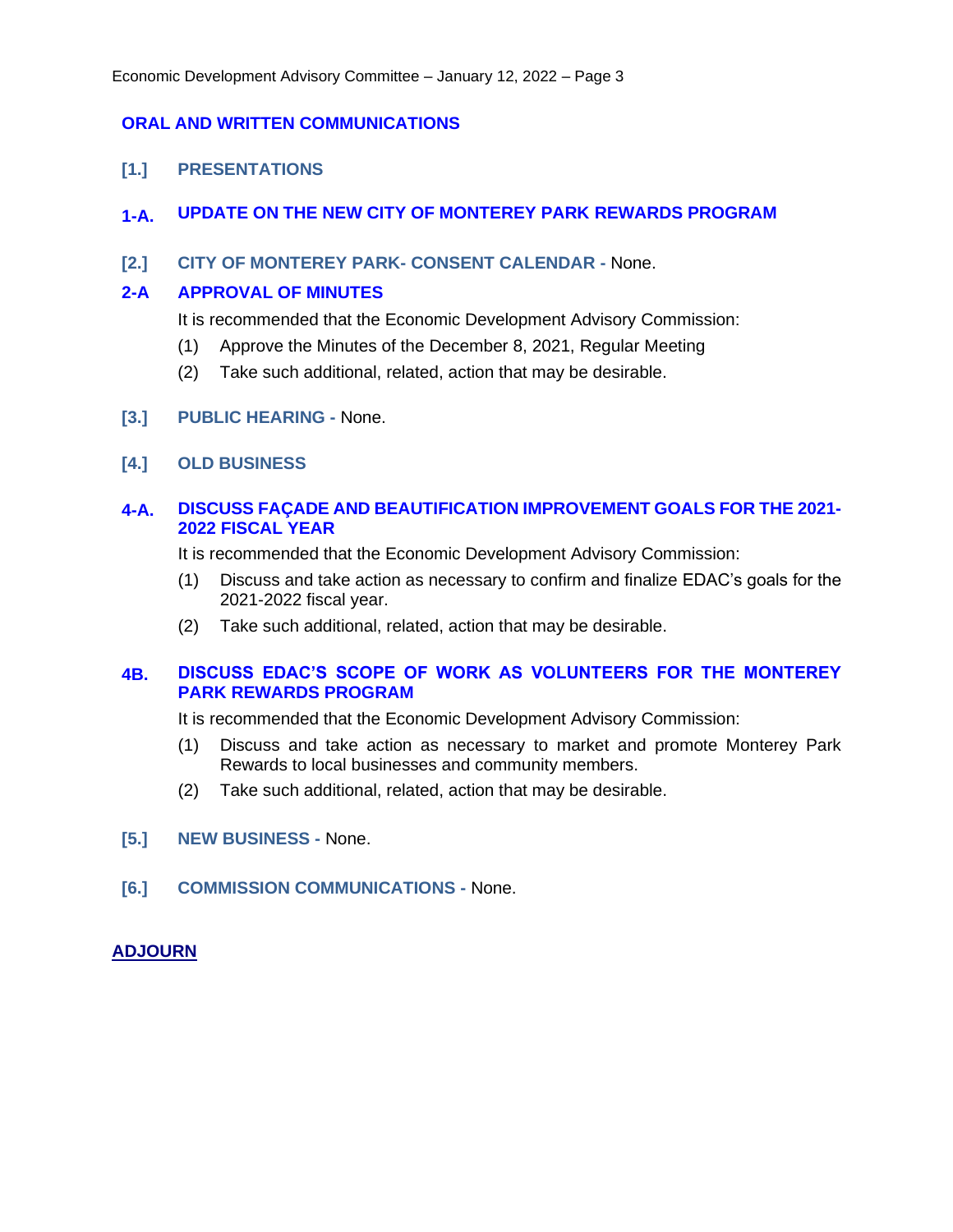

# **Economic Development Advisory Commission Staff Report**

**DATE:** January 12, 2022

# **AGENDA ITEM NO:** 2-A

- **TO:** Economic Development Advisory Commission (EDAC)
- **FROM:** Joseph Torres, Economic Development Manager
- **SUBJECT:** Approval of Minutes

## **RECOMMENDATION:**

It is recommended that the EDAC:

- 1. Approve the minutes of the December 8, 2021, Regular Meeting; and
- 2. Take such additional, related, action that may be desirable.

### **EXECUTIVE SUMMARY:**

None

**BACKGROUND:**

None

# **FISCAL IMPACT:**

None

Respectfully submitted by: Prepared by:

Joseph Torres Economic Development Manager

 Karen Ko Economic Development Specialist

# **ATTACHMENT**

1. Minutes of December 8, 2021, Regular Meeting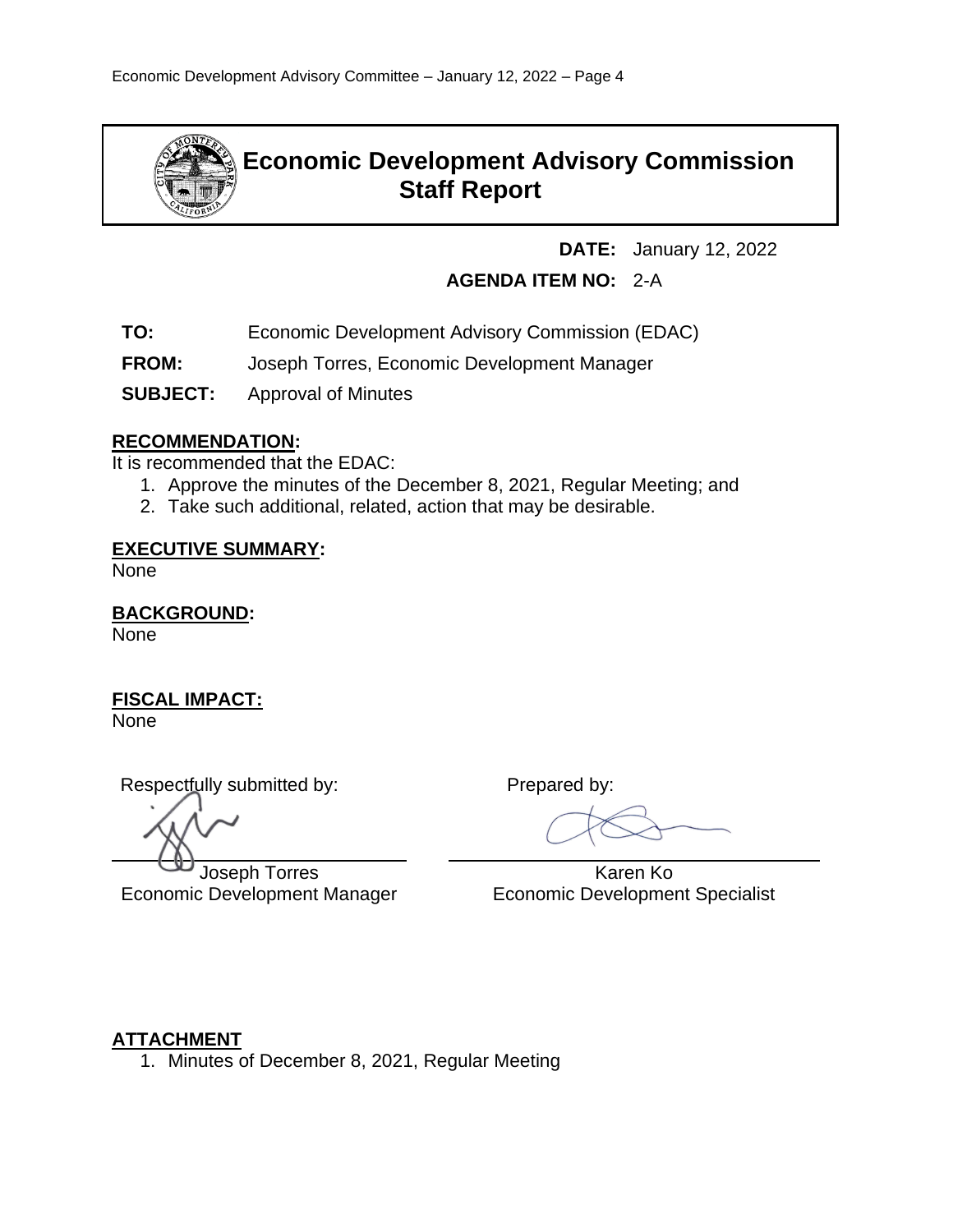# **ATTACHMENT 1 Minutes of December 8, 2021, Regular Meeting**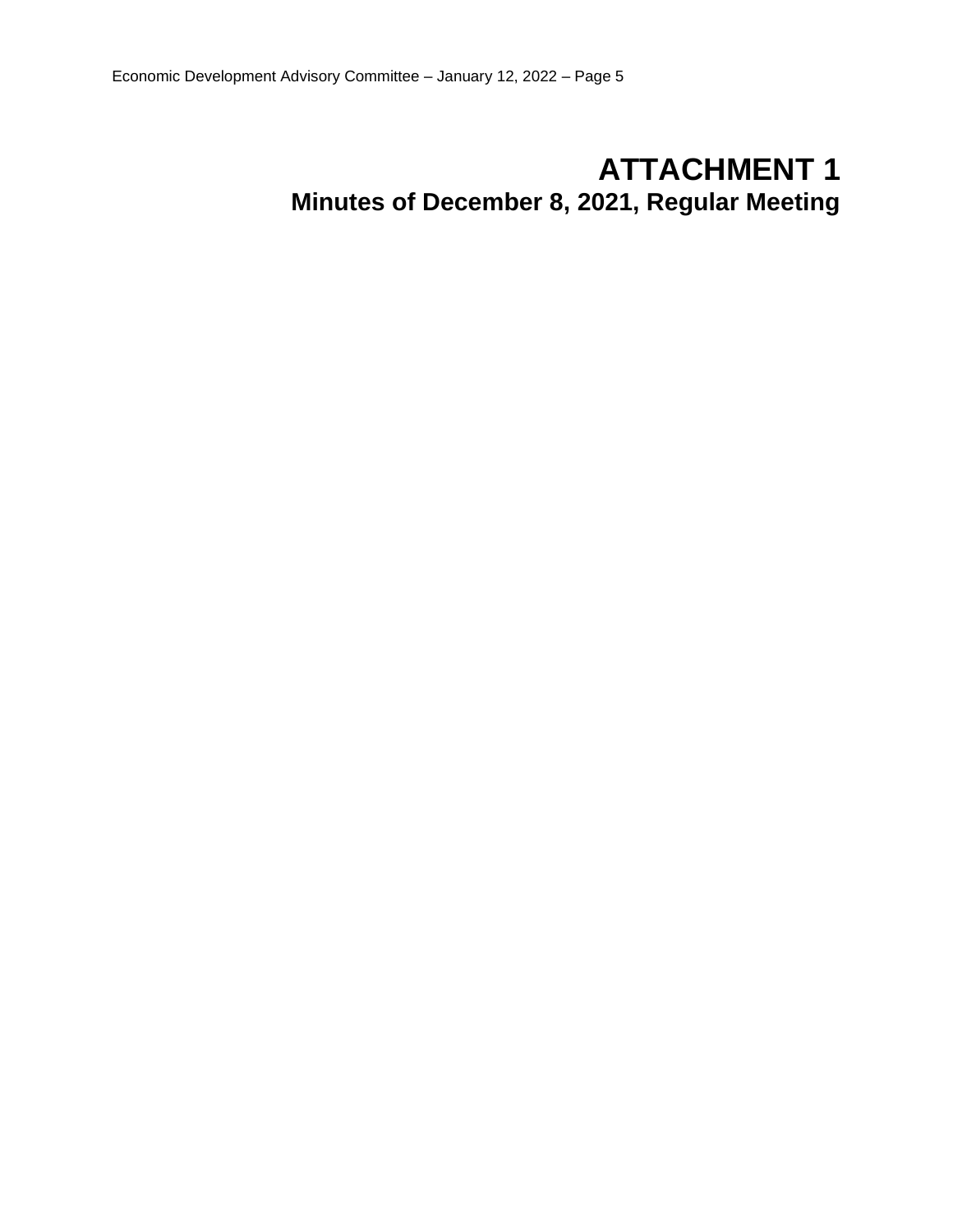### **MINUTES MONTEREY PARK ECONOMIC DEVELOPMENT ADVISORY COMMISSION (EDAC) Regular Virtual Meeting December 8, 2021**

The Economic Development Advisory Commission of the City of Monterey Park held a Regular Teleconference Meeting via Zoom on Wednesday, December 8, 2021, at 5:00 P.M. The regular meeting was conducted pursuant to Section 3 of Executive Order No. N-29-20 issued on March 17, 2020. Accordingly, Commissioners/Board Members were provided a meeting login number and conference call number and were not physically present at City Hall, 1st Floor, Room 153 located at 320 W. Newmark Avenue, Monterey Park, CA 91754.

### **PUBLIC PARTICIPATION**

In accordance with Executive Order No. N-29-20 and guidance from the California Department of Public Health on gatherings, remote public participation was allowed in the following ways:

### Via Email

Public comments were accepted up to 24 hours before the meeting via email to [econdev@montereypark.ca.gov](mailto:econdev@montereypark.ca.gov) and, when feasible, read into the record during public comment. Written communications are limited to not more than 50 words.

### Via Telephone

Public comments may be submitted via telephone during the meeting, before the close of public comment, by calling (888) 788-0099 or (877) 853-5247 and entering Zoom Meeting ID: 860 5283 7043 then press pound (#). When prompted to enter participation ID number press pound (#) again. If participants would like to make a public comment they will enter "\*9" then the Economic Development Department office will be notified and you will be in the rotation to make a public comment. Participants are encouraged to join the meeting 15 minutes before the start of the meeting. You may speak up to 5 minutes on Agenda item. Speakers will not be allowed to combine time. The Chair and Commissioner/Board Members may change the amount of time allowed for speakers. As part of the virtual meeting protocols, anonymous persons will not be allowed to provide public comment.

**Important Disclaimer** – When a participant calls in to join the meeting, their name and/or phone number will be visible to all participants. Note that all public meetings will be recorded.

### **CALL TO ORDER:**

Chairperson Chair Alexander Fung called the meeting to order at 5:03 P.M.

### **ROLL CALL:**

Economic Development Specialist Karen Ko called roll:

Commission Members Present: Alexander Fung, Dora Leung, Amy Newman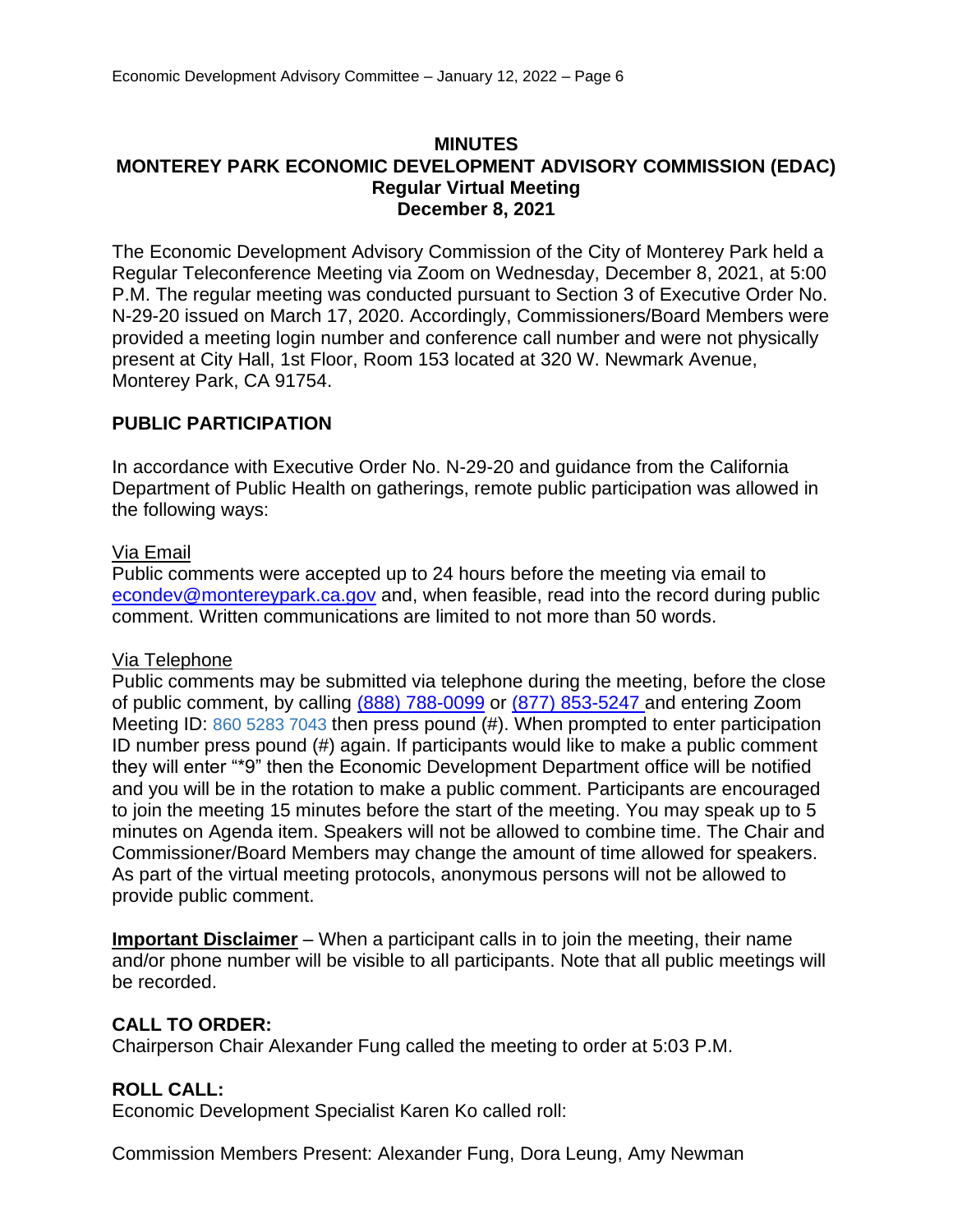Commission Members Absent: Billy Yeung, Tomas Wong

**ALSO PRESENT:** Economic Development Manager Joseph Torres and Economic Development Specialist Karen Ko

## **AGENDA ADDITIONS, DELETIONS, CHANGES AND ADOPTIONS** None

# **ORAL AND WRITTEN COMMUNICATIONS**

None

### **1. PRESENTATION**

### **1A. Brief update on Monterey Park Rewards app.**

Commissioners recommended staff to have the program's marketing assets translated to Chinese and Spanish and utilize additional press outlets for advertisement.

### **2. CONSENT CALENDAR – None**

### **2A. APPROVAL OF MINUTES**

**Action Taken:** The Economic Development Commission approved the minutes from the Regular meeting of December 8, 2021.

**Motion:** Moved by Commissioner Amy Newman and seconded by Alexander Fung, motion carried by the following vote:

Ayes: Commissioner: Newman, Leung, Fung Noes: Commissioner: None Absent: Commissioner: Billy Yeung, Tomas Wong Abstain: Commissioner: None

### **3. PUBLIC HEARING – None**

### **4. OLD BUSINESS –**

### **4A. CONTINUATION OF EDAC GOALSETTING FOR THE 2021-2022 FISCAL YEAR**

**Action Taken:** None for discussion purpose only.

**Discussion:** Commissioners requested that staff change the agenda title to reflect their goals for façade and beautification improvements.

Further discussion included: